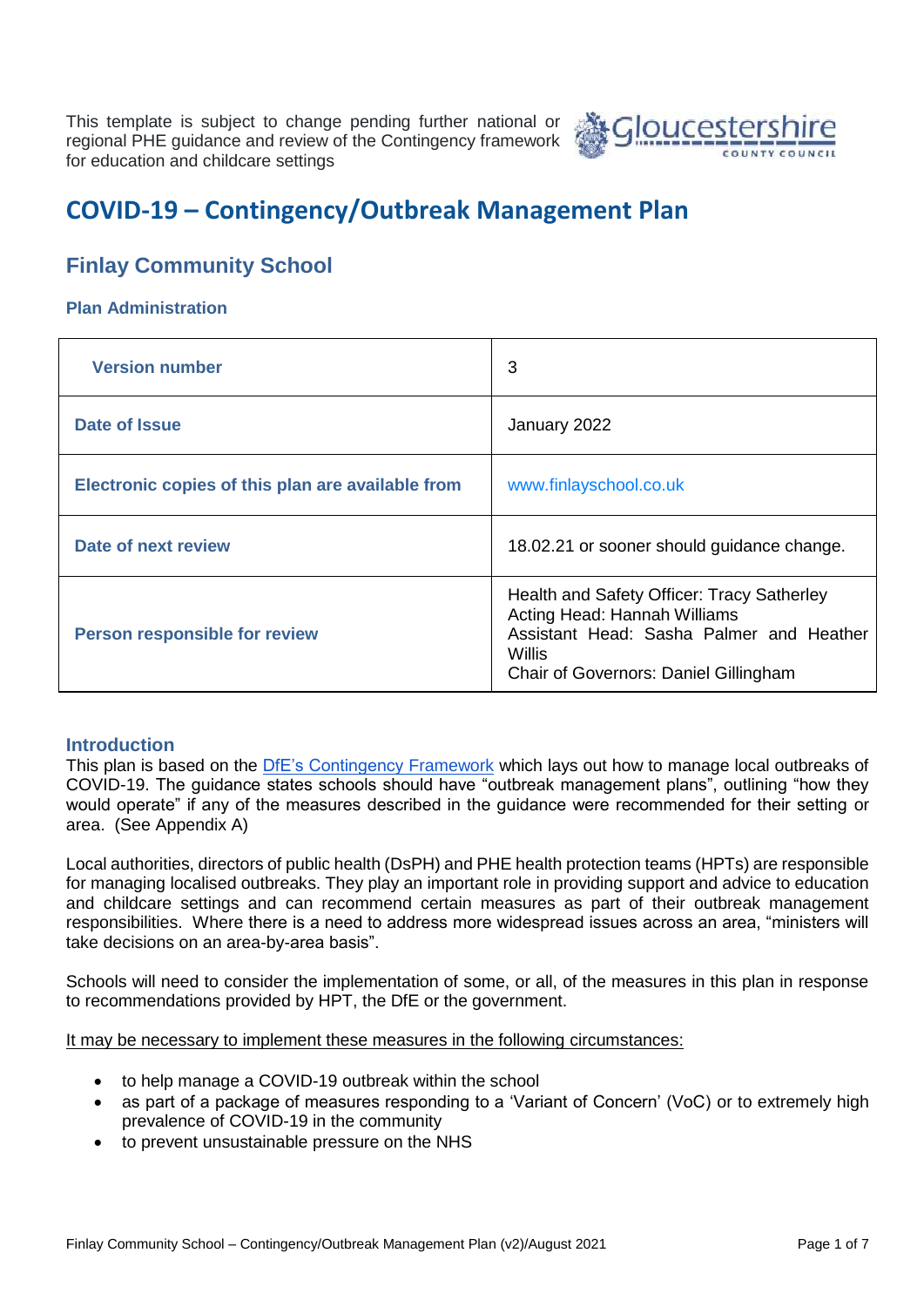#### **Roles and responsibilities**

If we were to experience a Covid-19 outbreak, a member of the Senior Leadership Team would notify the local Health Protection Team. The contact details are below:

| Acting Headteacher                   | <b>Assistant Head</b>               | <b>Health and Safety Officer</b> |
|--------------------------------------|-------------------------------------|----------------------------------|
| Hannah Williams                      | Sasha Palmer                        | <b>Tracy Satherley</b>           |
| Hannah.williams@finlay.gloucs.sch.uk | Sasha.palmer@finlay.gloucs.sch.uk   | finance@finlay.gloucs.sch.uk     |
|                                      | <b>Heather Willis</b>               |                                  |
|                                      | Heather.willis@finlay.gloucs.sch.uk |                                  |

#### **What do I do if....?**

Should we have any Covid-19 queries, we would refer to the most up to date GCC Covid-19 response checklist 2021/2022 and the latest version of the PHE SW Schools Flowchart before contacting the Covid School Enquiries Advice Line or Local Health Protection Team.

| a pupil/staff member has symptoms<br>at school                   | Symptomatic person needs to be isolated immediately<br>$\bullet$<br>Book a PCR test at a testing site within 48 hours. Only the person<br>with symptoms needs a test. The symptomatic person continues to<br>isolate whilst waiting for the results.<br>Enhanced cleaning carried out<br>$\bullet$                                                                                                                                                                                                                                                                                                                                                                                                                                                                                                                                                                                                                                                                                                                                                                                                                                    |
|------------------------------------------------------------------|---------------------------------------------------------------------------------------------------------------------------------------------------------------------------------------------------------------------------------------------------------------------------------------------------------------------------------------------------------------------------------------------------------------------------------------------------------------------------------------------------------------------------------------------------------------------------------------------------------------------------------------------------------------------------------------------------------------------------------------------------------------------------------------------------------------------------------------------------------------------------------------------------------------------------------------------------------------------------------------------------------------------------------------------------------------------------------------------------------------------------------------|
| a pupil/staff member with symptoms<br>tests positive             | The symptomatic person continues to isolate for 10 days. Isolation<br>$\bullet$<br>should start from the date of positive test or onset of symptoms,<br>whichever is earlier. The positive case can complete a Lateral Flow<br>Test on Day 6 and 7, 24 hours apart. If both tests are negative, the<br>positive case may stop isolation after the second Day 7 LFD test.<br>The pupil/staff member will need to inform school of the positive<br>$\bullet$<br>result via covidreporting@finlay.gloucs.sch.uk<br>The pupil/staff member who has tested positive will need to liaise<br>$\bullet$<br>with NHS test and trace to enable close contacts to be identified.<br>In the event of an outbreak, school would seek advice from the<br>Covid Comms team at GCC to decide whether and how to<br>communicate information on positive cases to parents and the<br>school community; this could be through a 'warn and inform' letter.<br>Enhanced cleaning will be carried out<br>٠<br>A member of the Senior Leadership Team will record details of the<br>$\bullet$<br>positive case using the Educational Settings Cases Template |
| a pupil/staff member with symptoms<br>tests negative             | Inform https://www.gov.uk/report-covid19-result and school of<br>$\bullet$<br>negative result<br>Return to school/work when better<br>$\bullet$                                                                                                                                                                                                                                                                                                                                                                                                                                                                                                                                                                                                                                                                                                                                                                                                                                                                                                                                                                                       |
| a parent reports their child has<br>symptoms and is staying home | Schools will record the child's absence as Covid using DfE<br>$\bullet$<br>attendance code X02 or X01 if the child is not of compulsory<br>school age.<br>Keep in contact with family for update.<br>Class teachers will provide Remote Learning for any child who is<br>$\bullet$<br>isolating via Seesaw.<br>Refer to school attendance policy procedures for any concerns<br>about persistent absenteeism                                                                                                                                                                                                                                                                                                                                                                                                                                                                                                                                                                                                                                                                                                                          |
| a pupil/ staff member who is<br>asymptomatic tests positive      | The asymptomatic person continues to isolate for 10 days.<br>$\bullet$<br>Isolation should start from the date of positive test or onset of<br>symptoms, whichever is earlier. The positive case can complete a<br>Lateral Flow Test on Day 6 and 7, 24 hours apart. If both tests are<br>negative, the positive case may stop isolation after the second Day<br>7 LFD test.<br>If an asymptomatic case has tested positive via a LFD, they will not<br>need to take a confirmatory PCR test. The positive case can begin<br>isolation from the date of the LFD test.                                                                                                                                                                                                                                                                                                                                                                                                                                                                                                                                                                 |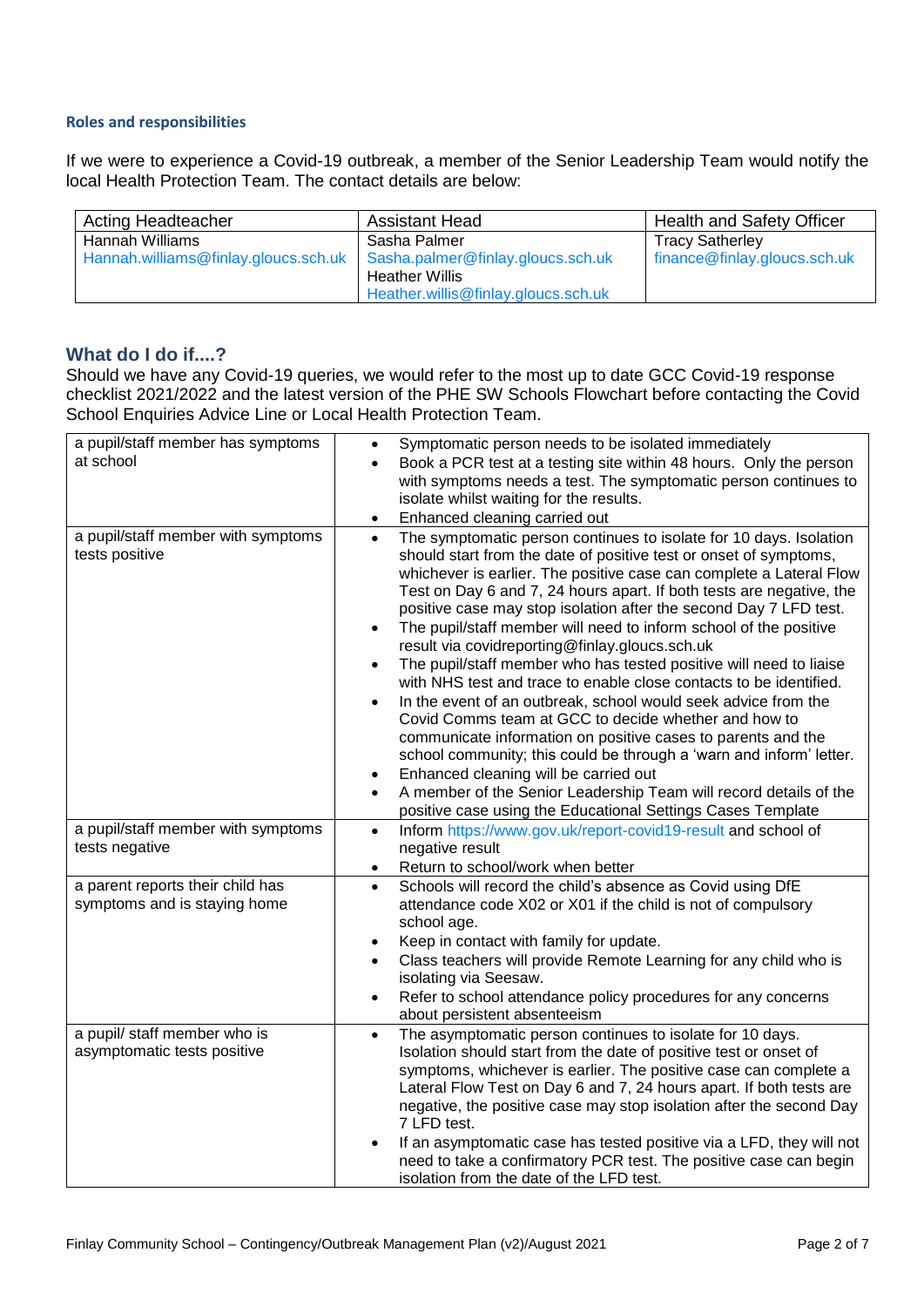|                                         | The pupil/staff member will need to inform school of the positive<br>$\bullet$<br>result.                                                |
|-----------------------------------------|------------------------------------------------------------------------------------------------------------------------------------------|
|                                         | The pupil/staff member who has tested positive will need to liaise<br>with NHS test and trace to enable close contacts to be identified. |
|                                         | In the event of an outbreak, school would seek advice from the                                                                           |
|                                         | Covid Comms team at GCC to decide whether and how to                                                                                     |
|                                         | communicate information on positive cases to parents and the                                                                             |
|                                         | school community; this could be through a 'warn and inform' letter.                                                                      |
|                                         | Enhanced cleaning will be carried out<br>$\bullet$                                                                                       |
|                                         | A member of the Senior Leadership Team will record details of the<br>$\bullet$                                                           |
|                                         | positive case using the Educational Settings Cases Template                                                                              |
| a pupil with symptoms or who            | The Headteacher will refuse the pupil if, in their reasonable<br>$\bullet$                                                               |
| should be self-isolating still comes to | judgement, it is necessary to protect other pupils and staff from                                                                        |
| school                                  | possible infection with COVID-19                                                                                                         |
|                                         | A member of the Senior Leadership Team will liaise with home<br>$\bullet$                                                                |
| someone in a pupil's/staff member's     | Fully vaccinated or aged under 18 years and 6 months are not<br>$\bullet$                                                                |
| household has symptoms or tests         | legally required to self-isolate if household contact has tested                                                                         |
| positive                                | positive for COVID-19. The close contacts of the positive case will                                                                      |
|                                         | be required to complete daily LFD for 7 days.                                                                                            |
|                                         | If well and not showing any symptoms, they should attend school<br>$\bullet$                                                             |
| a close contact of a confirmed case     | Symptomatic person needs to isolate immediately and book a PCR<br>$\bullet$                                                              |
| then has symptoms/tests positive        | test at a testing site within 48 hours.                                                                                                  |
|                                         | The symptomatic person should continue to isolate whilst waiting<br>$\bullet$                                                            |
|                                         | for the results.                                                                                                                         |
|                                         | For a positive result, the individual will need to follow PHE<br>$\bullet$                                                               |
|                                         | guidance and continue isolation period.                                                                                                  |
|                                         | Inform https://www.gov.uk/report-covid19-result and school of<br>$\bullet$                                                               |
|                                         | positive result                                                                                                                          |
| the outbreak threshold is reached       | Establish if close mixing has taken place. This can include, but is<br>$\bullet$                                                         |
|                                         | not limited to:                                                                                                                          |
|                                         | A class                                                                                                                                  |
|                                         | A year group                                                                                                                             |
|                                         | An intervention group<br>٠                                                                                                               |
|                                         | A friendship group mixing at break or lunchtime<br>-                                                                                     |
|                                         | A sports team<br>-                                                                                                                       |
|                                         | An afterschool/activity group                                                                                                            |
|                                         | Refer to school's outbreak management plan                                                                                               |
|                                         | A member of the Senior Leadership Team, as named above, will                                                                             |
|                                         | contact the DfE helpline and local HPT                                                                                                   |

## **When and how to seek public health advice**

For most education and childcare settings, whichever of these thresholds is reached first:

- 5 pupils or members of staff, who are likely to have mixed closely, test positive for COVID-19 within a 10-day period; or
- 10% of children or members of staff, who are likely to have mixed closely, test positive for COVID-19 within a 10-day period
- There are any admissions to hospital for COVID-19
- You are having problems implementing the control measures.
- You have applied the control measures and are still seeing a significant rise in cases.

If and when outbreaks occur, we will work with the local HPT to identify any additional measures to put in place by contacting [Healthprotection@gloucestershire.gov.uk](mailto:Healthprotection@gloucestershire.gov.uk)

We will seek public health advice if a pupil or staff member is admitted to hospital with COVID-19.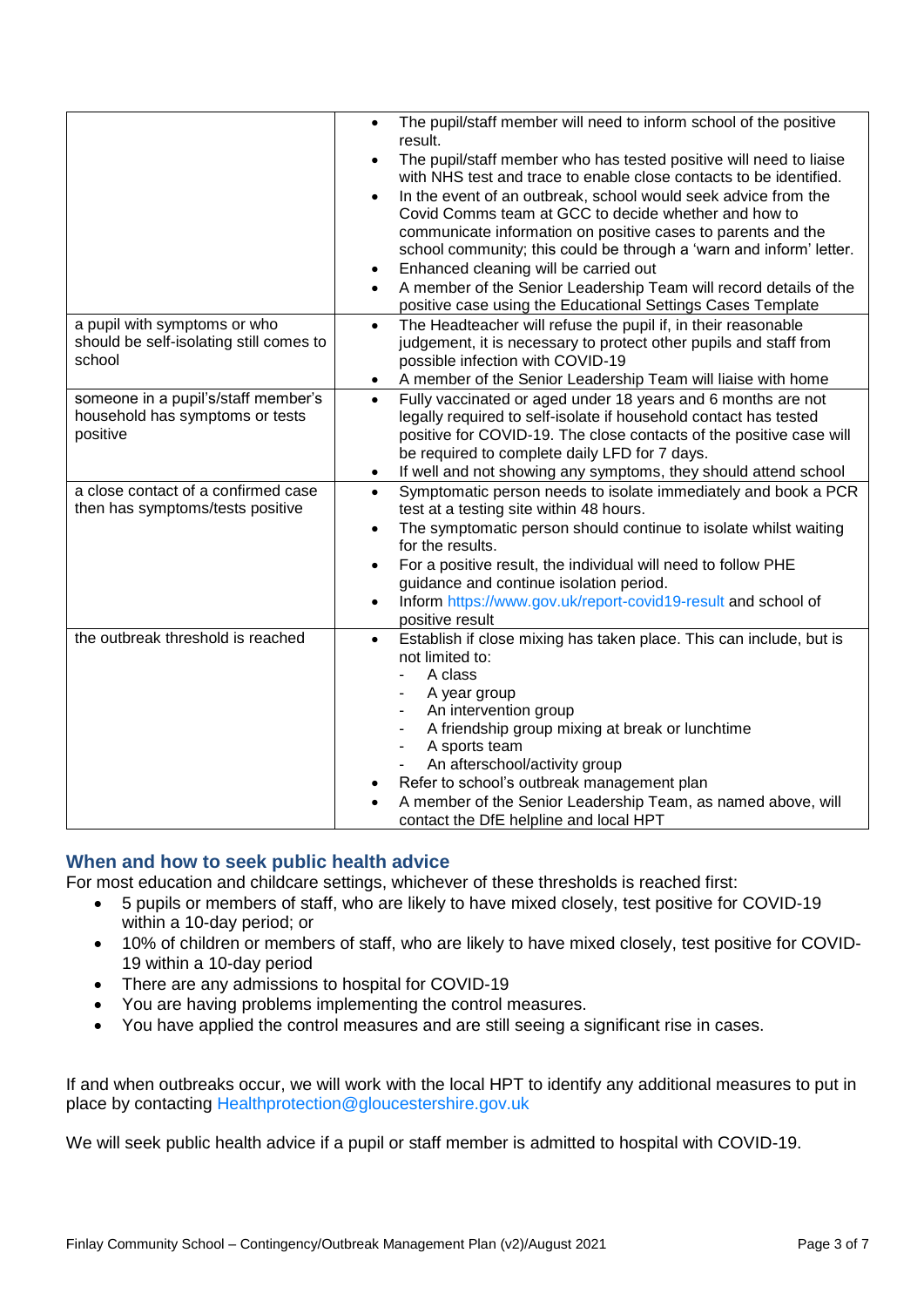We will do this by phoning the DfE helpline (0800 046 8687, option 1), or in line with other local arrangements.

Hospitalisation could indicate increased severity of illness or a new variant of concern. Settings may be offered public health support in managing risk assessments and communicating with staff and parents.

#### **Actions to consider once a threshold is reached**

If we reached the threshold for an outbreak, we would implement the Outbreak Management Plan. We would review and reinforce the testing, hygiene and ventilation measures already in place.

We would also then consider

- whether any activities could take place outdoors, including exercise, assemblies, or classes
- ways to improve ventilation indoors, where this would not significantly impact thermal comfort
- one-off enhanced cleaning focussing on touch points and any shared equipment

If and when outbreaks occur, we will work with the local HPT to identify any additional control measures to put in place by contacting [Healthprotection@gloucestershire.gov.uk](mailto:Healthprotection@gloucestershire.gov.uk)

We may wish to seek additional public health advice, should we be concerned about transmission in the setting, either by phoning the DfE helpline (0800 046 8687, option 1) or in line with other local arrangements.

The [COVIDSchoolenquiries@gloucestershire.gov.uk](mailto:COVIDSchoolenquiries@gloucestershire.gov.uk) email is available for providing Covid support and advice relating to educational matters. If your enquiry is to solely report and notify of an outbreak please contact [Healthprotection@gloucestershire.gov.uk](mailto:Healthprotection@gloucestershire.gov.uk)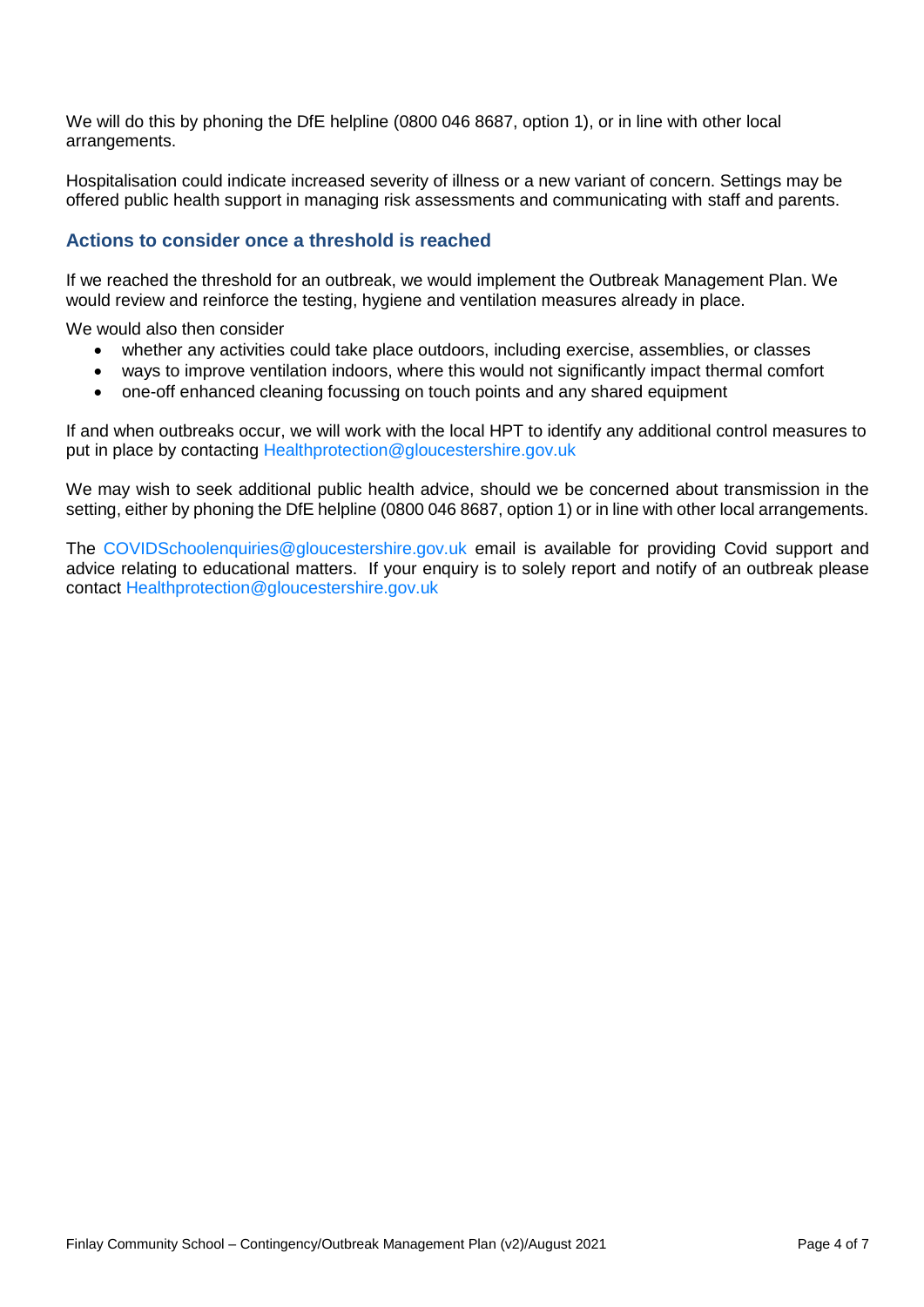# **APPENDIX A**

## **Additional control measures**

Details on the types of control measures schools might be asked to put in place by their local HPT to manage an outbreak may include:

| <b>Additional</b>      | Primary, Secondary, Special and other FE settings                                                                                                                                                                                         |
|------------------------|-------------------------------------------------------------------------------------------------------------------------------------------------------------------------------------------------------------------------------------------|
| <b>Control Measure</b> |                                                                                                                                                                                                                                           |
| Review and             | The school will continue to review and reinforce testing, hygiene, ventilation and follow PHE advice on self-isolation and managing confirmed                                                                                             |
| reinforce existing     | cases of COVID-19.                                                                                                                                                                                                                        |
| control measures       |                                                                                                                                                                                                                                           |
|                        | Checklist                                                                                                                                                                                                                                 |
|                        | The school will ensure:-                                                                                                                                                                                                                  |
|                        | it has sufficient supplies of LFD home test kits, PPE, face coverings, cleaning materials and hand washing/sanitising liquids that meet<br>DfE/PHE requirements;                                                                          |
|                        | an enhanced cleaning schedule is in place which includes frequent cleaning of rooms, shared areas and equipment that are used by different<br>groups and frequently touched surfaces. The mantra - Touch it, Clean it will be emphasised; |
|                        | verbal reminders are given about frequent hand washing and posters are displayed to promote Covid-19 hygiene awareness;<br>$\bullet$                                                                                                      |
|                        | suitable and sufficient bins are provided to support pupils/students and staff to follow the 'catch it, bin it, kill it' approach;<br>$\bullet$                                                                                           |
|                        | sufficient tissues are in all rooms;                                                                                                                                                                                                      |
|                        | occupied spaces are kept well ventilated i.e. windows and doors will be opened to increase air flow, rooms purged after use;<br>$\bullet$                                                                                                 |
|                        | CO2 monitors will be used to identify where air ventilation needs to be improved.<br>$\bullet$                                                                                                                                            |
|                        | any individual who becomes unwell with COVID-19 symptoms will be isolated, sent home and provided with information on what to do next;<br>$\bullet$                                                                                       |
|                        | confirmed cases are managed by following PHE guidance;                                                                                                                                                                                    |
|                        | all visitors and key contractors are aware of the school's control measures and ways of working.<br>$\bullet$                                                                                                                             |
|                        | We will consider:                                                                                                                                                                                                                         |
|                        | whether any activities could take place outdoors, including exercise, assemblies, or classes;<br>$\bullet$                                                                                                                                |
|                        | using online platforms - for assemblies, staff meetings etc;<br>$\bullet$                                                                                                                                                                 |
|                        | ways to improve ventilation indoors, where this would not significantly impact thermal comfort;                                                                                                                                           |
| Testing at home        | All staff will be reminded to undertake daily LFD where possible in line with the critical testing guidance. This will be done by a verbal reminder in                                                                                    |
|                        | meetings and an email sent by the Headteacher.                                                                                                                                                                                            |
|                        | We will ensure:                                                                                                                                                                                                                           |
|                        | the school has sufficient stock of LFD test kits for distribution to staff;<br>٠                                                                                                                                                          |
|                        | if a staff member/student has a positive LFD result, and has symptoms, they will be encouraged to take a free PCR test within 48 hours;<br>$\bullet$                                                                                      |
|                        | If a staff member/student has a positive LFD result and is asymptomatic, they will not be required to take a PCR test and will begin isolation                                                                                            |
|                        | from the date of the positive result.                                                                                                                                                                                                     |
|                        |                                                                                                                                                                                                                                           |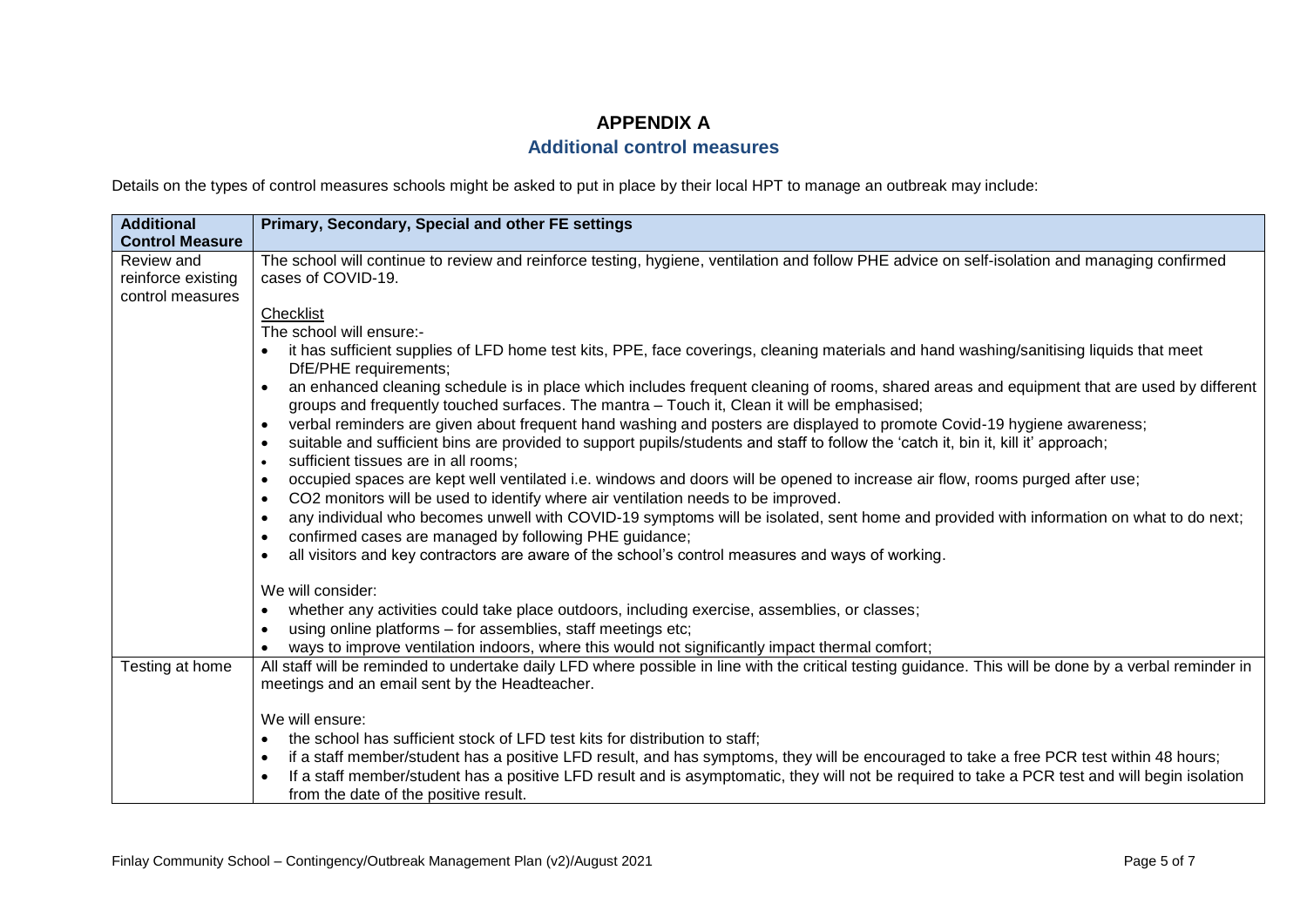|                | if a staff member/student has a positive PCR test, they must self-isolate, liaise with NHS test and trace to identify close contacts, inform<br>school of the result and follow PHE guidance. School will inform children/staff who are close contacts that they have been identified as a<br>contact of a positive case and are therefore encouraged to complete daily LFD tests.<br>if a staff member/student has a negative PCR test, they should attend school as normal, as long as the individual doesn't have COVID-19<br>$\bullet$<br>symptoms. |
|----------------|---------------------------------------------------------------------------------------------------------------------------------------------------------------------------------------------------------------------------------------------------------------------------------------------------------------------------------------------------------------------------------------------------------------------------------------------------------------------------------------------------------------------------------------------------------|
|                | Individuals are not required to self-isolate if they live in the same household as someone with COVID-19, or are a close contact of someone with<br>COVID-19, if any of the following apply:<br>❖ they are fully vaccinated<br>they are below the age of 18 years and 6 months<br>In they have taken part in or are currently part of an approved COVID-19 vaccine trial<br>❖ they are not able to get vaccinated for medical reasons                                                                                                                   |
|                | Instead, they will be contacted by NHS Test and Trace, informed they have been in close contact with a positive case and will be advised to<br>complete daily LFD testing for 7 days. School will also inform children/staff who are close contacts that they have been identified as a contact of<br>a positive case and are therefore encouraged to complete daily LFD tests.                                                                                                                                                                         |
| Face coverings | If recommended pupils, staff and visitors (unless exempt) will be directed to temporarily wear face coverings in school for two weeks in the first<br>instance, pending regular review:<br>• when moving around indoor communal places where social distancing is difficult to maintain e.g. corridors, classrooms, dining areas, staff<br>rooms and public transport;<br>check recommended timeframe with HPT i.e. two weeks in the first instance, pending regular review;                                                                            |
| Shielding      | Shielding can only be reintroduced by national government.<br>If recommended, schools should:<br>identify staff on the shielded patient list (SPL)<br>carry out an individual risk assessment;<br>$\bullet$<br>speak to individuals required to shield about additional protective measures in school;<br>$\bullet$<br>consider arrangements for home working or learning;<br>$\bullet$<br>refer to employer guidance on clinically extremely vulnerable persons.<br>$\bullet$                                                                          |
| <b>Bubbles</b> | It may become necessary to reintroduce bubbles and social distancing for a temporary period to reduce mixing between groups and the<br>decision will need to take account of detrimental impact on delivery of education.<br>Should we introduce bubbles, we would operate year group bubbles where possible:<br>Reception<br>Year 1<br>Year 2                                                                                                                                                                                                          |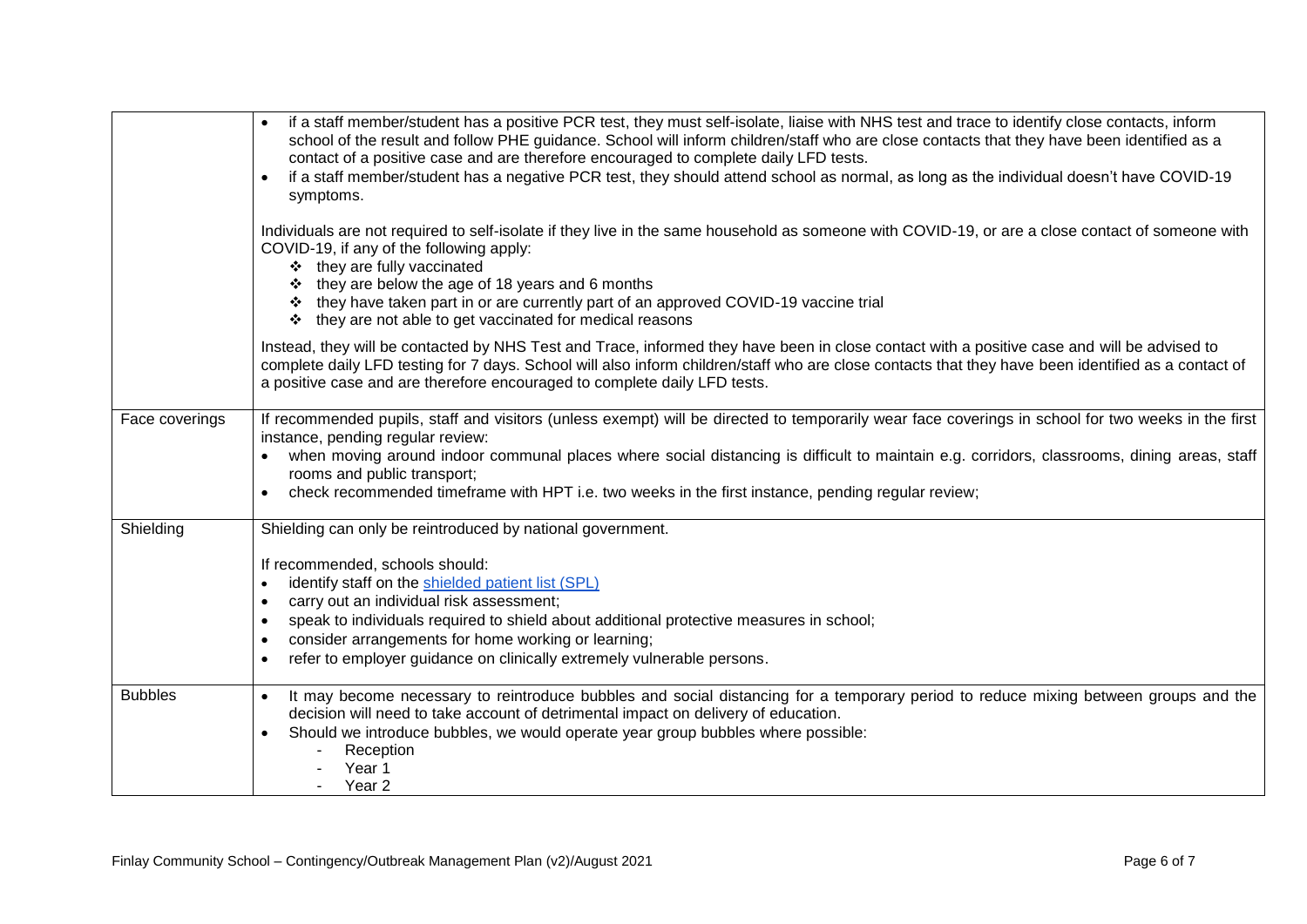|                    | Year 3                                                                                                                                                  |
|--------------------|---------------------------------------------------------------------------------------------------------------------------------------------------------|
|                    | Year 4 and 6                                                                                                                                            |
|                    | Year <sub>5</sub>                                                                                                                                       |
|                    | These bubbles will not mix inside school or outside on the playground.                                                                                  |
| Residential        | visit leaders will consider carefully if the educational visit is still appropriate and safe;                                                           |
| educational visits | only pupils who are attending the school will go on an educational visit;<br>$\bullet$                                                                  |
|                    | schools will consult the health and safety guidance on educational visits when considering visits.<br>$\bullet$                                         |
|                    | https://www.e-visit.co.uk/Gloucestershire/eVisit/Login                                                                                                  |
| Other measures     | If recommended, the school will limit:                                                                                                                  |
|                    | residential educational visits;<br>$\bullet$                                                                                                            |
|                    | open days;<br>$\bullet$                                                                                                                                 |
|                    | transition or taster days;<br>$\bullet$                                                                                                                 |
|                    | parents coming into school;<br>$\bullet$                                                                                                                |
|                    | live performances in school.<br>$\bullet$                                                                                                               |
| Attendance         | If advised to temporarily limit attendance the school will stay open for:                                                                               |
| restrictions       | vulnerable pupils and young people;                                                                                                                     |
|                    | children of critical workers;                                                                                                                           |
|                    | Reception, Year 1, Year 2 and Year 6;                                                                                                                   |
|                    | any other students due to take external exams this academic year.                                                                                       |
|                    |                                                                                                                                                         |
|                    | If further restrictions are recommended, we will stay open for:                                                                                         |
|                    | vulnerable pupils and young people;<br>$\bullet$                                                                                                        |
|                    | children of critical workers.                                                                                                                           |
|                    | If staffing levels are affected in school to the point that it is no longer safe to operationally open a class, the decision will be taken to remove to |
|                    | remote learning. This will be discussed with GCC and our Chair of Governors prior to making the decision.                                               |
| Remote learning    | If advised to temporarily limit attendance we will ensure that high-quality remote education is provided to all students not attending as outlined in   |
|                    | our remote learning policy. This will be provided via an online learning platform - Seesaw. More information of our remote learning offer can be        |
|                    | found on our school website.                                                                                                                            |
| Transport          | In line with national government advice, the school will recommend face coverings are worn by students and staff (unless exempt) when using:            |
|                    | public transport                                                                                                                                        |
|                    | dedicated transport to school or college;                                                                                                               |
|                    | coach/minibus for trips.                                                                                                                                |
|                    | The school will consult with transport providers to establish COVID safe practice and procedures are in place.                                          |
|                    |                                                                                                                                                         |